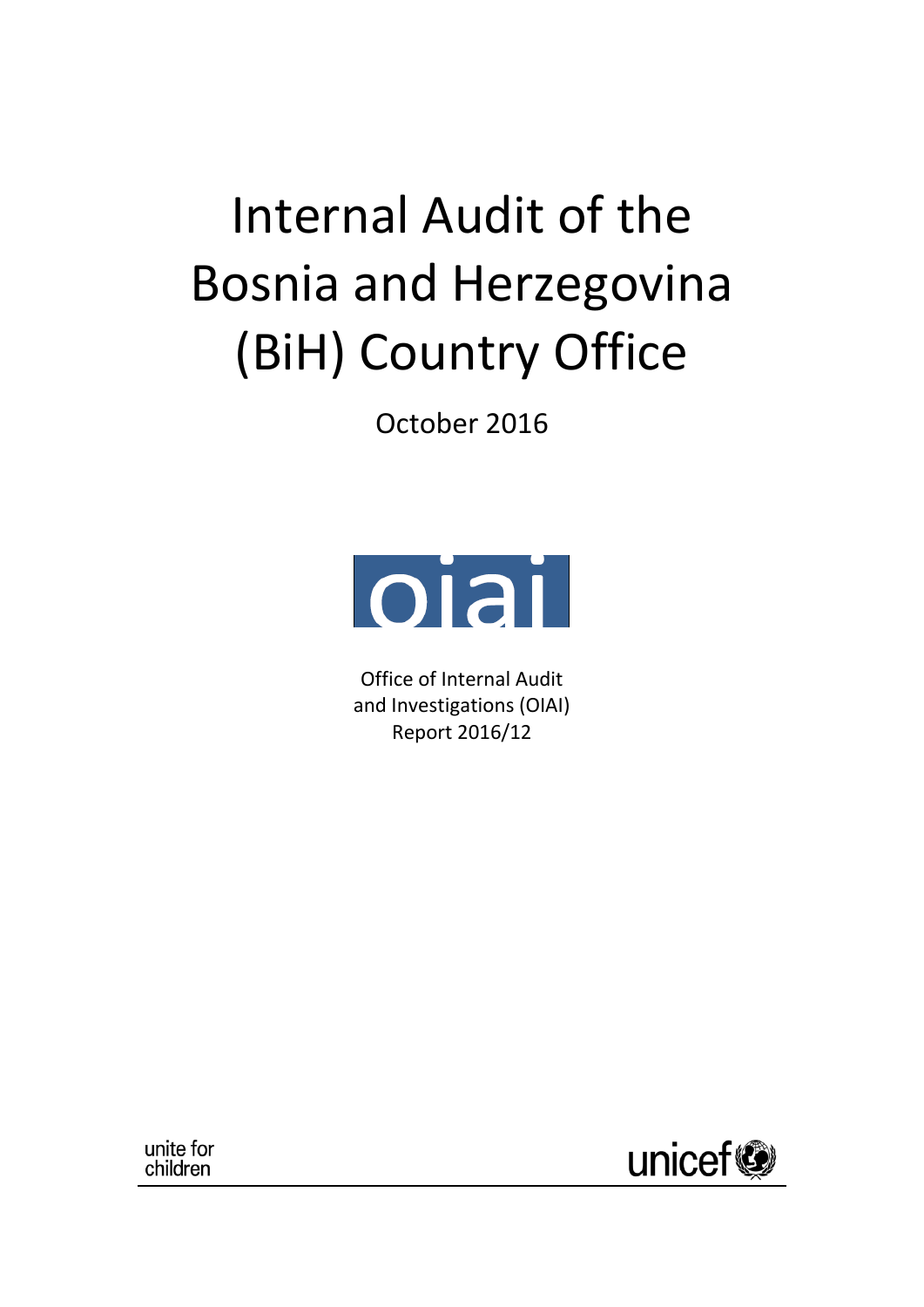## **Summary**

 $\_$  , and the set of the set of the set of the set of the set of the set of the set of the set of the set of the set of the set of the set of the set of the set of the set of the set of the set of the set of the set of th

The Office of Internal Audit and Investigations (OIAI) has conducted a limited-scope audit of the Bosnia and Herzegovina (BiH) country office. The audit sought to assess the office's governance, programme management and operations support. The audit fieldwork took place between 13 April and 21 April 2016, and the audit covered the period from January 2015 to March 2016.

The country programme is for the period 2015-2019 and consists of four main programme components: *Child rights monitoring, social protection and inclusion*; *Child protection and justice for children*; *Inclusive quality education*; and *Young child well-being*. There is also a cross-sectoral component. The total budget for the five-year country programme is US\$ 30 million, of which US\$ 4.3 million is from Regular Resources (RR), and US\$ 25.7 million is from Other Resources (OR). Regular Resources are core resources that are not earmarked for a specific purpose, and can be used by UNICEF wherever they are needed. Other Resources are contributions that may have been made for a specific purpose such as a particular programme, strategic priority or emergency response, and may not always be used for other purposes without the donor's agreement. An office is expected to raise the bulk of the resources it needs for the country programme itself (as Other Resources), up to the approved ceiling.

The country office is in Sarajevo; there are no zone offices. It has a total workforce of 27 posts (three international professionals, nine national officers, 10 general service posts, and four United Nations Volunteers). One post is vacant.

BiH is a Delivering as One (DaO) country. DaO aims at a more unified and coherent UN structure at the country level, with one leader, one programme, one budget and, where appropriate, one office. The aim is to reduce duplication, competition and transaction costs. Originally launched in 2007 in eight pilot countries, DaO has also been adopted voluntarily by UN agencies in a number of others. On request of the Government, the UN decided to develop a One UN Programme for Bosnia and Herzegovina for 2015-2019. A UN Development Assistance Framework (UNDAF) for the country was signed with the Government in May 2015. The DaO procedures were being adopted, and OIAI did not identify implementation of DaO as a high-risk area for UNICEF for the purposes of this audit. It was therefore not examined in detail.

#### Action agreed following the audit

The audit noted a number of areas where controls were functioning well. The office had the expected statutory and advisory committees, including the Country Management Team (CMT), Programme Review Committee (PRC), and Contract Review Committee (CRC), with appropriate terms of reference. Meetings of these committees were properly minuted.

Delegation of authorities and responsibilities was reviewed annually by the Operations Manager, and staff were issued a letter confirming their authorities in UNICEF's management system, VISION. The office monitored the implementation of these authorities through VISION. The office also ensured that staff performance appraisals were prepared promptly. Based on samples reviewed, bank reconciliations were completed on time with appropriate segregation of duties, and there were no long-outstanding unreconciled items. Sampled payments on cash transfers were processed promptly.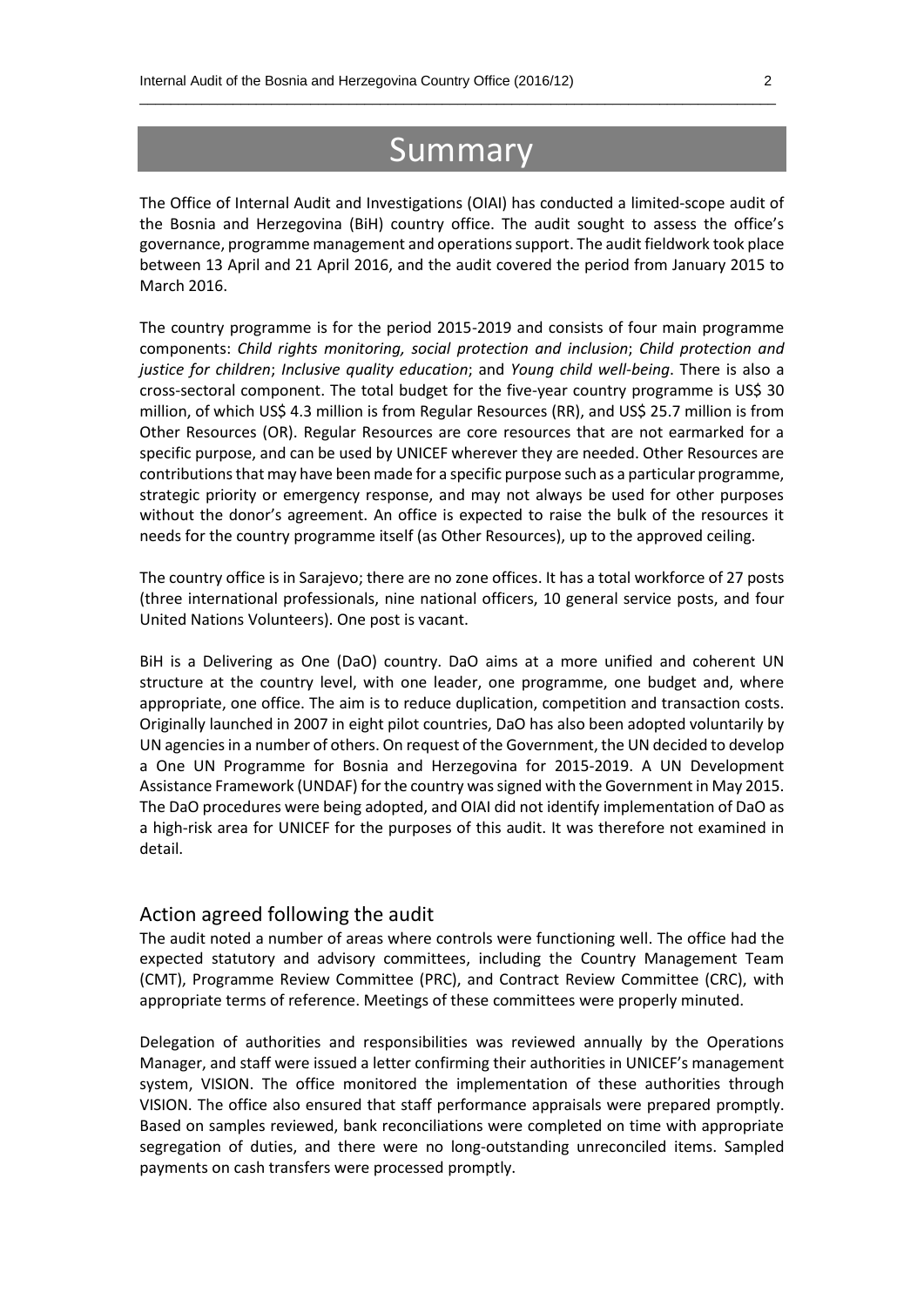The 2015-2019 country programme had been developed based on the official statistics from governmental institutions, UN agencies and NGO partners, a Situation Analysis (SitAn) and UNICEF data from research. The office updated the SitAn in 2015 in the areas where data were available. The biennial Joint Workplan (JWP) for the UNDAF clearly identified the implementing UN entity for each activity and the breakdown of contributions. The office had mechanisms to oversee the outcome, outputs, activities and the activity-level budget in an agency-specific manner.

 $\_$  , and the set of the set of the set of the set of the set of the set of the set of the set of the set of the set of the set of the set of the set of the set of the set of the set of the set of the set of the set of th

The office had adhered to UNICEF guidelines for donor reports. It had also established a procedure for their development and quality control. The reports were issued on time.

However, as a result of the audit, and in discussion with the audit team, the country office has agreed to take a number of measures to strengthen governance, and risk management and control. None are rated as High Priority (that is, requiring immediate management attention).

#### Conclusion

Based on the audit work performed, OIAI concluded at the end of the audit that the controls and processes over the BiH country office were generally established and functioning during the period under audit.

The BiH country office, with support from CEE/CIS Regional Office, and OIAI will work together to monitor implementation of these measures.

Office of Internal Audit and Investigations (OIAI) Corporation Corporations (Office 2016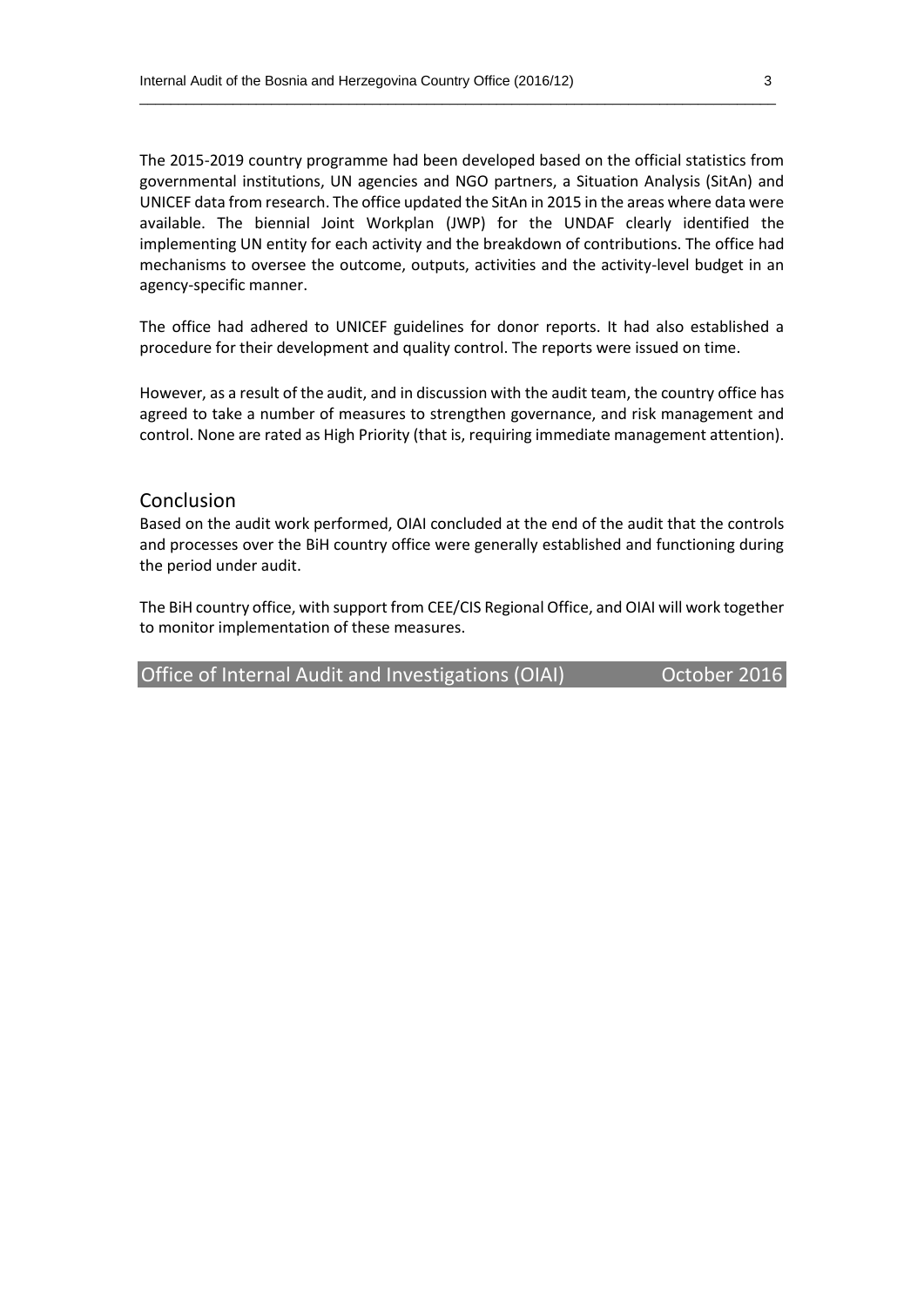# **Contents**

 $\_$  , and the set of the set of the set of the set of the set of the set of the set of the set of the set of the set of the set of the set of the set of the set of the set of the set of the set of the set of the set of th

| <b>Summary</b>                                                     |        |
|--------------------------------------------------------------------|--------|
| <b>Objectives</b><br><b>Observations</b>                           | 5<br>4 |
|                                                                    |        |
| Advocacy for equity                                                | 6      |
| Direct Cash Transfer (DCT) management                              | 6      |
| Annex A: Methodology, and definition of priorities and conclusions | 8      |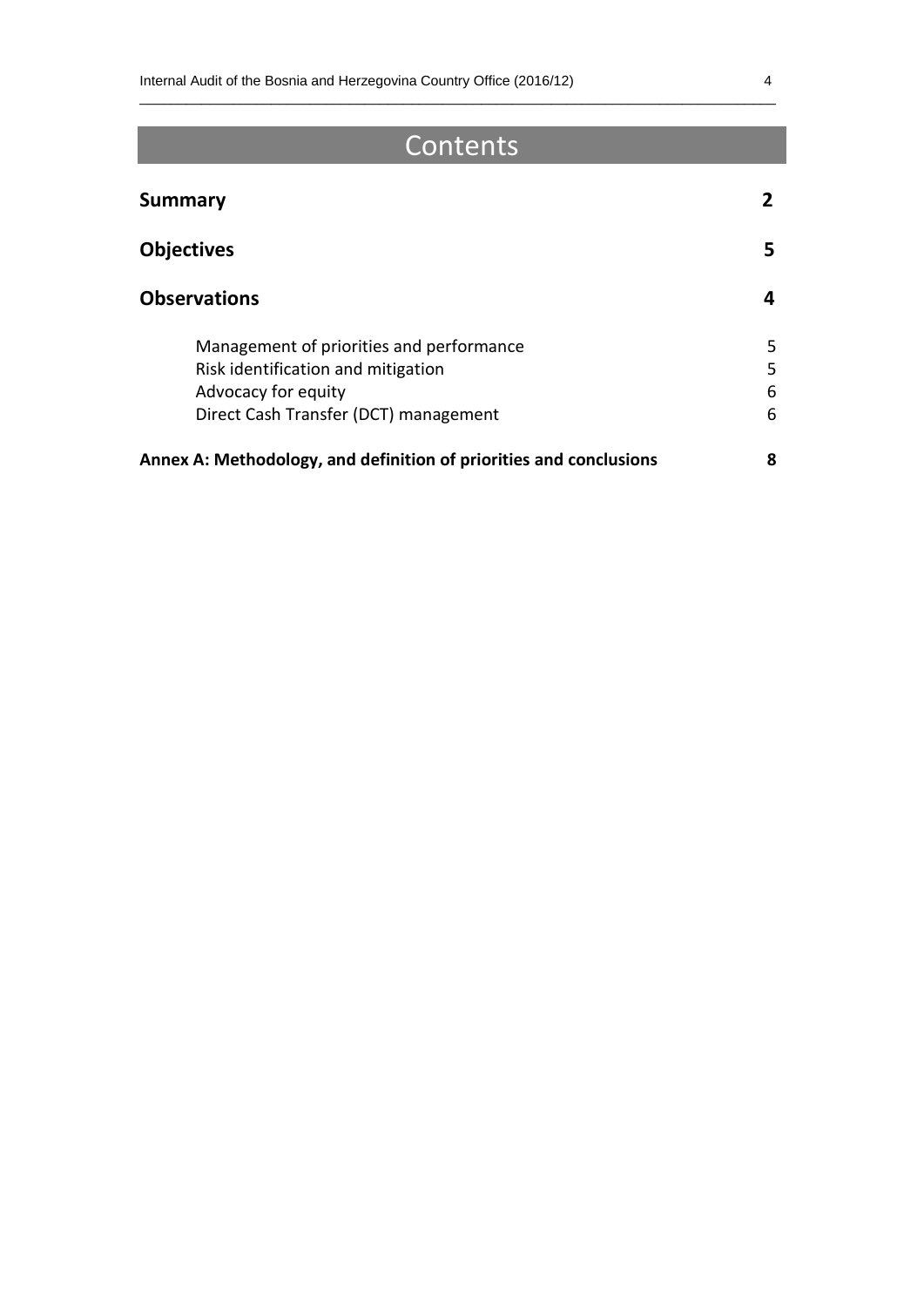# **Objectives**

 $\_$  , and the set of the set of the set of the set of the set of the set of the set of the set of the set of the set of the set of the set of the set of the set of the set of the set of the set of the set of the set of th

The objective of the limited-scope country-office audit is to provide assurance as to whether there are adequate and effective controls, risk-management and governance processes over a number of key areas in the office.

# Audit observations

#### Management of priorities and performance

An office's key annual management and programme priorities are defined in its Annual Management Plan (AMP). The AMP should include measurable results or deliverables for these priorities, so that the office can assess to what extent they are being achieved. Responsibility for these key priorities and results should be assigned to staff members and should provide the basis for staff performance evaluation reports (PERs).

The audit reviewed five PERs and noted that some of the planned programme results statements included did not have measurable indicators that could be effectively used to assess the staff member's performance and hold them accountable for the planned results. Examples included: *"quality TORs and service contracts prepared and supervised" or "material for various target groups produced".*

**Agreed action 1 (medium priority):** The office agrees to ensure that indicatorsin performance evaluations are measurable and can be used to assess and hold staff accountable for the planned results.

Responsible staff members: Representative, Country Management Team members and all staff members Date by which action will be taken: March 2017

#### Risk identification and mitigation

Under UNICEF's enterprise risk management policy, offices are required to complete a Risk and Control Self-Assessment (RCSA). This is a structured and systematic process for the assessment of risk to an office's objectives and planned results, and the incorporation of actions to manage those risks into workplans and work processes. The risks and their mitigation measures are recorded in a risk and control library.

The office had last updated the risk and control library in February 2015. This update had been based on an in-depth analysis. A staff member was assigned as a focal point to monitor the action plan.

The audit reviewed the details of four categories of risk rated as high risk and noted that the action-plan statements were not always defined in a measurable manner. For example, for the risk "Natural Disasters & Epidemics," the office gave the action plan to manage the risk as "intensified programme to prevent polio virus importation"; this action, as stated, would not be measurable. In another example for the risk on "Results-based Management and Reporting", the office stated that the action to manage the risk would be "regular monitoring of partners' progress defined by the Field Monitoring Plan is conducted and adjustments made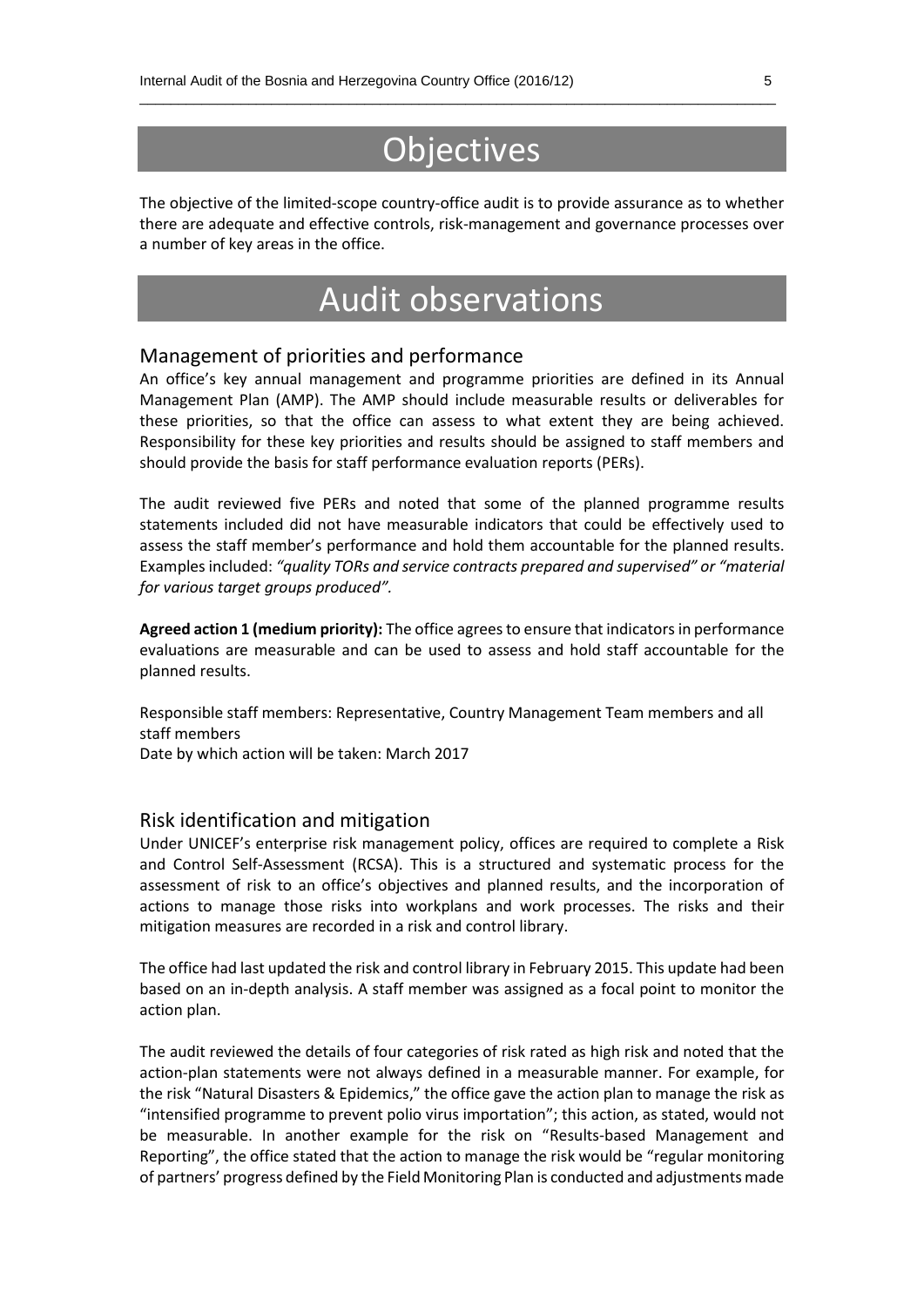as needed." No indicators were specified for monitoring that progress. In addition, the action plan did not identify deadlines or accountable staff for each action to be taken.

 $\_$  , and the set of the set of the set of the set of the set of the set of the set of the set of the set of the set of the set of the set of the set of the set of the set of the set of the set of the set of the set of th

**Agreed action 2 (medium priority):** The office agrees to:

- i. Review and revise as appropriate the Risk and Control Self-Assessment action plan statements and make them specific and measurable.
- ii. Indicate deadlines and accountable staff for each action.
- iii. Strengthening documentation of the monitoring process of the action plan.

Responsible staff members: Deputy Representative (ERM focal point) and CMT members Date by which action will be taken: February 2017

#### Advocacy for equity

Advocacy is a key part of UNICEF's work. It involves efforts, based on demonstrated evidence, to directly and indirectly persuade decision-makers, stakeholders and relevant audiences to take action in support of the rights of children and women. This applies particularly to the most vulnerable and excluded, in line with UNICEF's emphasis on equity. The UNICEF Advocacy Toolkit includes guidance on developing an advocacy strategy to address equity.

At the time of the audit, the office had developed a Communication Strategy for the period 2015-2019. This strategy was in line with the UNICEF Global Communication and Public Advocacy Strategy, adapted to fit Bosnia and Herzegovina. Based on this strategy, the office had drawn up a 2016 Communications and Advocacy Plan identifying the key communication activities for the year. The plan identified key messages to be delivered and linked them to the joint workplan with performance indicators.

However, the plan did not fully address the need for strategic planning on advocacy for equity, and did not include information on how the office would make more equitable use and allocation of national resources. Lack of a clear strategy and plan on advocacy for equity may reduce the value of the office's advocacy for the most vulnerable and excluded.

**Agreed action 3 (medium priority):** The country office agrees to develop an advocacy for equity strategy and action plan, in coordination with appropriate parties (e.g. the Communication Results Group).

Responsible staff members: Representative, Deputy Representative, and Heads of Sections Date by which action will be taken: February 2017

#### Direct Cash Transfer (DCT) management

DCT was the largest programme input in Bosnia and Herzegovina in 2015. The office spent US\$ 2.6 million in DCTs in 2015; this was 33 percent of annual expenditure.

The audit selected a sample of six implementing partners and reviewed six cash transfer payments and 12 liquidations. The total value of the cash transfers sampled was US\$ 257,000, or 10 percent of 2015 annual expenditure on DCTs. The DCTs were generally well-managed and the amount outstanding for over nine months was under US\$ 2,000 at the time of the audit.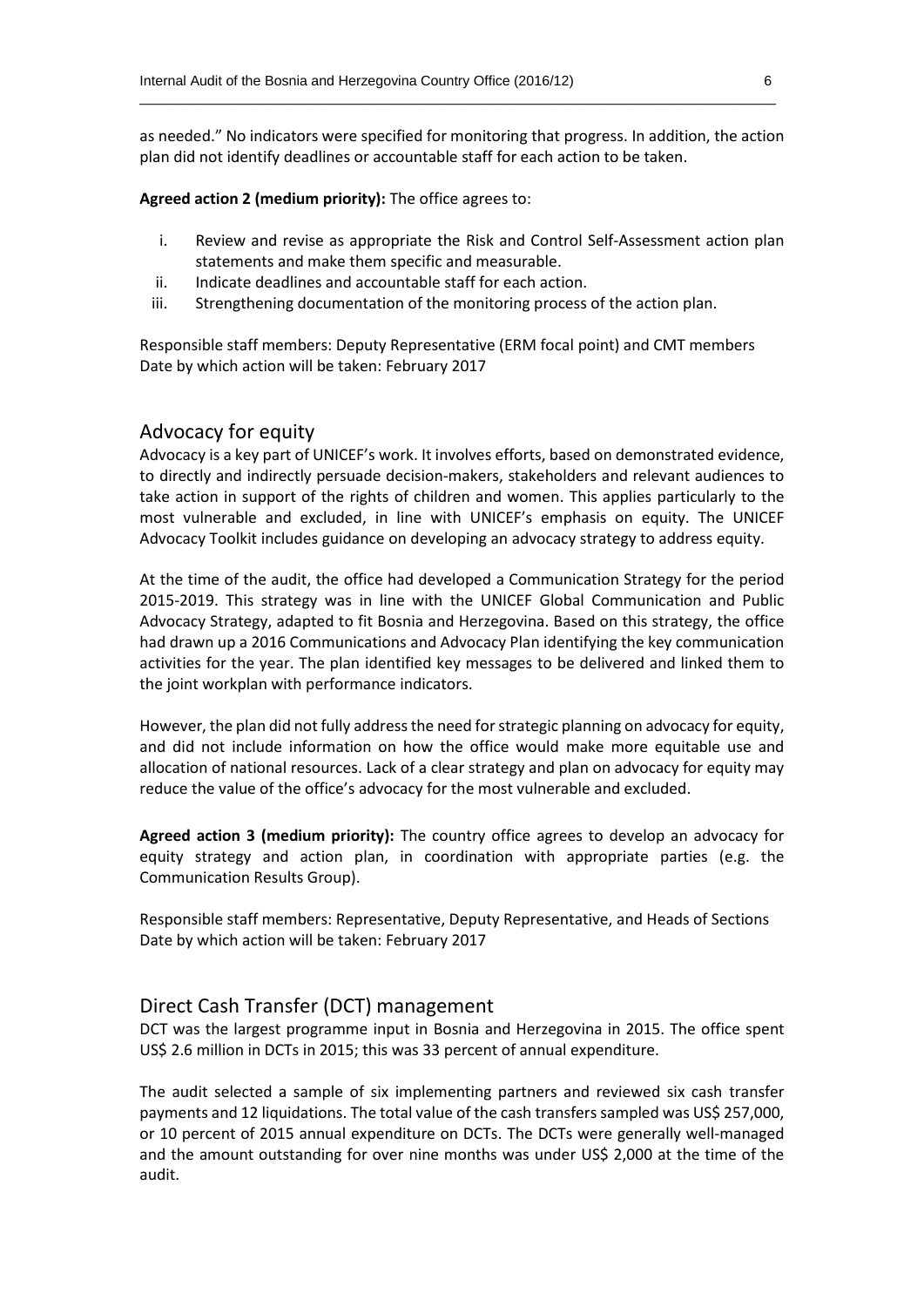However, the audit noted that, in eight of 12 liquidations, the partners were not always using the FACE form<sup>1</sup> correctly. Payment requests and liquidations should be submitted based on activities, but some partners were submitting based on output, or multiple activities aggregated in one sum. There was also a case of incorrect recording of outstanding expenditure and funds approved for the following payment. (The audit confirmed that the expenditure was adequately liquidated in practice.)

 $\_$  , and the set of the set of the set of the set of the set of the set of the set of the set of the set of the set of the set of the set of the set of the set of the set of the set of the set of the set of the set of th

**Agreed action 4 (medium priority)**: The country office agrees to identify partners who are not submitting the Funding Authorization Certificate of Expenditure forms correctly and train them (or conduct a refresher course if training has already been given).

Responsible staff members: Operations Manager (HACT Focal Point), Finance Assistant and Programme Heads of Section Date by which action will be taken: October 2016

**.** 

<sup>&</sup>lt;sup>1</sup> The Funding Authorization Certificate of Expenditure (FACE) form is used by the partner to request and liquidate cash transfers. It is also used by UNICEF to process the requests for and liquidation of cash transfers. The FACE forms should reflect the workplans, which set out the activities for which funds are being requested, or on which they have been spent.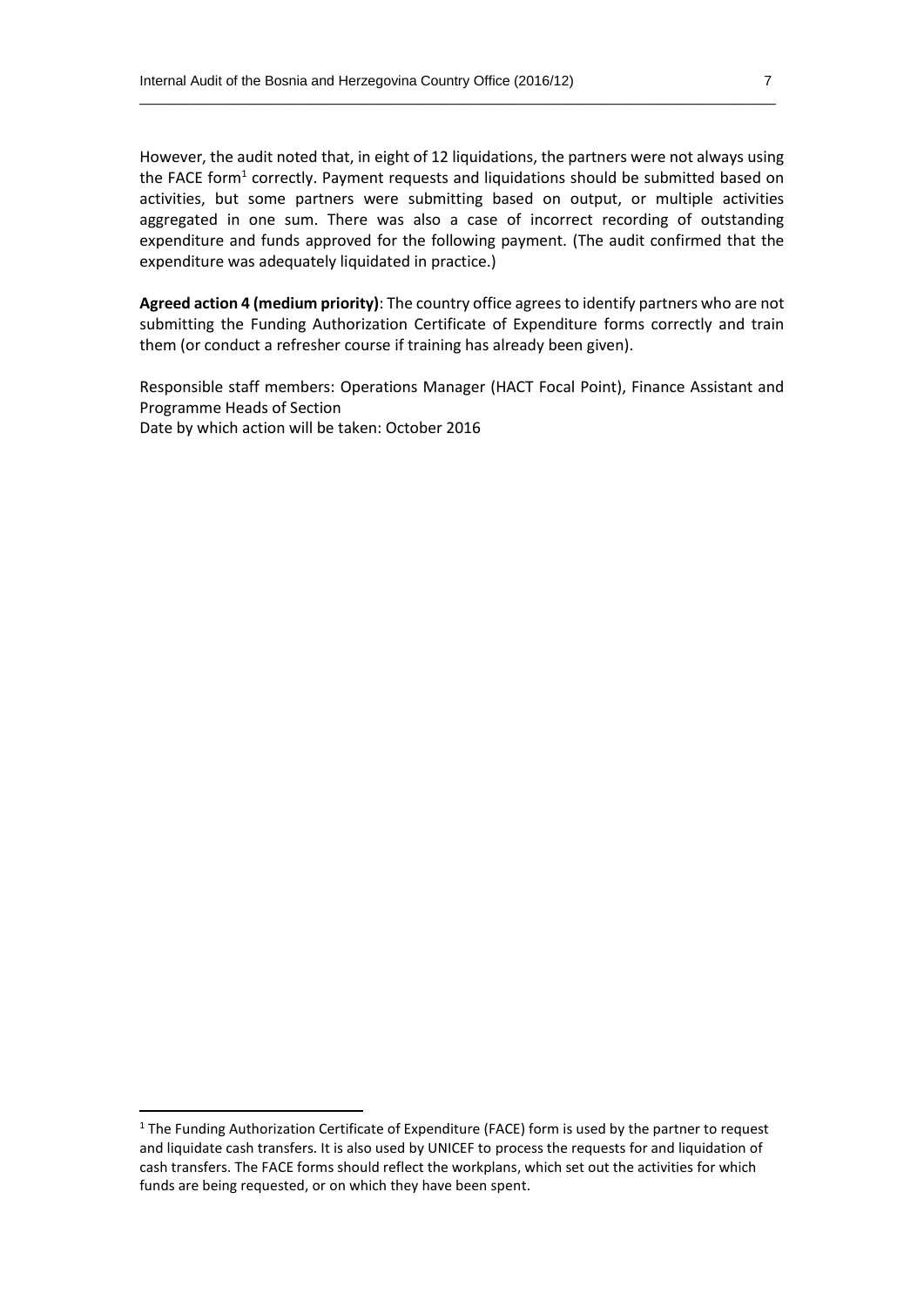### Annex A: Methodology, and definitions of priorities and conclusions

 $\_$  , and the set of the set of the set of the set of the set of the set of the set of the set of the set of the set of the set of the set of the set of the set of the set of the set of the set of the set of the set of th

The audit team used a combination of methods, including interviews, document reviews, and testing samples of transactions. The audit compared actual controls, governance and risk management practices found in the office against UNICEF policies, procedures and contractual arrangements.

OIAI is firmly committed to working with auditees and helping them to strengthen their internal controls, governance and risk management practices in the way that is most practical for them. With support from the relevant regional office, the country office reviews and comments upon a draft report before the report is issued in final. The Representative and their staff then work with the audit team on agreed action plans to address the observations. These plans are presented in the report together with the observations they address. OIAI follows up on these actions, and reports quarterly to management on the extent to which they have been implemented. When appropriate, OIAI may agree an action with, or address a recommendation to, an office other than the auditee's (for example, a regional office or HQ division).

The audit looks for areas where internal controls can be strengthened to reduce exposure to fraud or irregularities. It is not looking for fraud itself. This is consistent with normal practices. However, UNICEF's auditors will consider any suspected fraud or mismanagement reported before or during an audit, and will ensure that the relevant bodies are informed. This may include asking the Investigations section to take action if appropriate.

The audit was conducted in accordance with the International Standards for the Professional Practice of Internal Auditing of the Institute of Internal Auditors. OIAI also followed the reporting standards of International Organization of Supreme Audit Institutions.

### Priorities attached to agreed actions

- **High:** Action is considered imperative to ensure that the audited entity is not exposed to high risks. Failure to take action could result in major consequences and issues.
- **Medium:** Action is considered necessary to avoid exposure to significant risks. Failure to take action could result in significant consequences.
- **Low:** Action is considered desirable and should result in enhanced control or better value for money. Low-priority actions, if any, are agreed with the countryoffice management but are not included in the final report.

### Conclusions

The conclusions presented in the report fall into four categories: